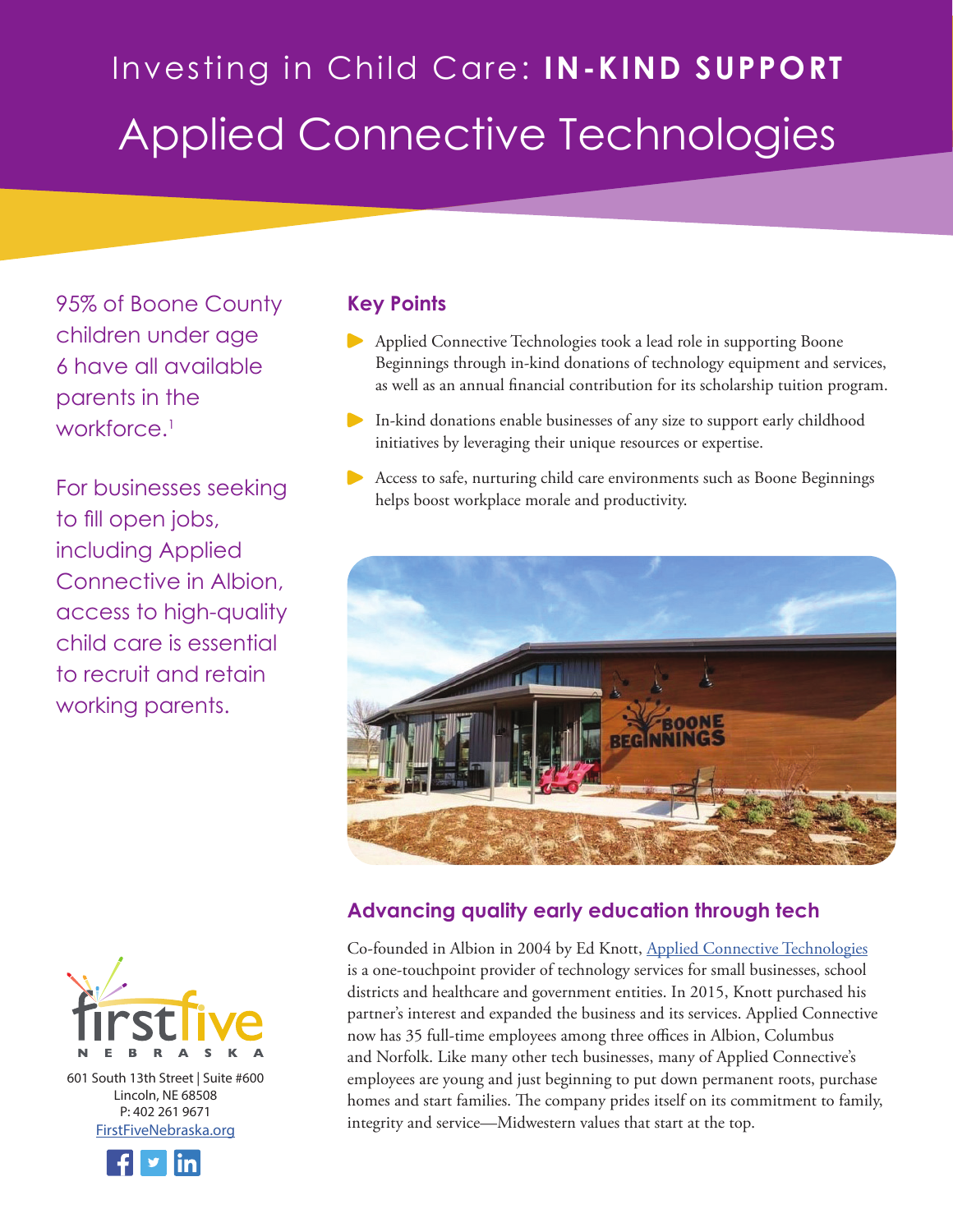## Investing in Child Care: In-Kind Support | Applied Connective Technologies

Knott, a father of three young children, understands the importance of high-quality early childhood education from his advocacy on the local school board. Early childhood education's impact on community vitality and business growth became even more evident as he sought to recruit and retain employees at Applied Connective.

"As I started to hire staff, that's when lack of child care became really painful for us, [as we had] key employees absent for periods of time and concerns about losing staff permanently because they had to make the decision of whether to work full-time and pursue their careers or stay home with their children until they were at least schoolage."



#### **Overcoming child care challenges**

Child care can be especially hard to come by in rural communities—a top concern in Albion and Boone County. Inadequate access to child care has been estimated to cost Nebraska as much as \$745 million annually in reduced wages for workers, business profits and tax revenues, according to The Bottom Line, a report issued by First Five Nebraska and the University of Nebraska Bureau of Business Research. The pandemic further impacted the child care industry, as some programs closed and educators left the industry completely.

Community stakeholders, early childhood advocates and local business leaders in Boone County—including Ed Knott and Applied Connective—came together to address the child care challenge. The result was [Boone](http://www.boonebeginnings.com)  [Beginnings](http://www.boonebeginnings.com), a state-of-the-art center providing high-quality care and education for 80 children ages six weeks through preschool. The center opened in 2021.

Knott was heavily involved in Boone Beginnings from the very start, attending committee meetings and forging relationships with the school district and community advocates. As the plan came together, Applied Connective made a key contribution, offering to provide full-service technology solutions in kind. The team worked with engineers to find ways to reduce the program's technology costs and provided all the computer, cabling, physical security technologies (access control, surveillance system), phones, network and audio-video equipment.

#### **Ensuring access for all young children**

Additionally, Knott was passionate about making Boone Beginnings accessible and affordable for all. So the business became a lead annual sponsor for its scholarship program, which offers reduced tuition for families who may not otherwise be able to afford care. Applied Connective's total contributions were between \$100,000 to \$125,000.

"Family and community are very important to us. We wanted to set an example in the community, so we contributed from that standpoint on an ongoing basis toward scholarship funds for those that are on the free and reduced lunch program."

Knott acknowledges that, while not every business may have the ability to provide direct financial support, they can consider other ways to help.

"Not every community of 1,800, or even 3,500, is going to have a technology company, but we all have our niches and opportunities to contribute. Whether it's landscaping, concrete . . . there are those niche services every community has, and I think it's important for all to come together and contribute, especially when it's a project that benefits the entire county."